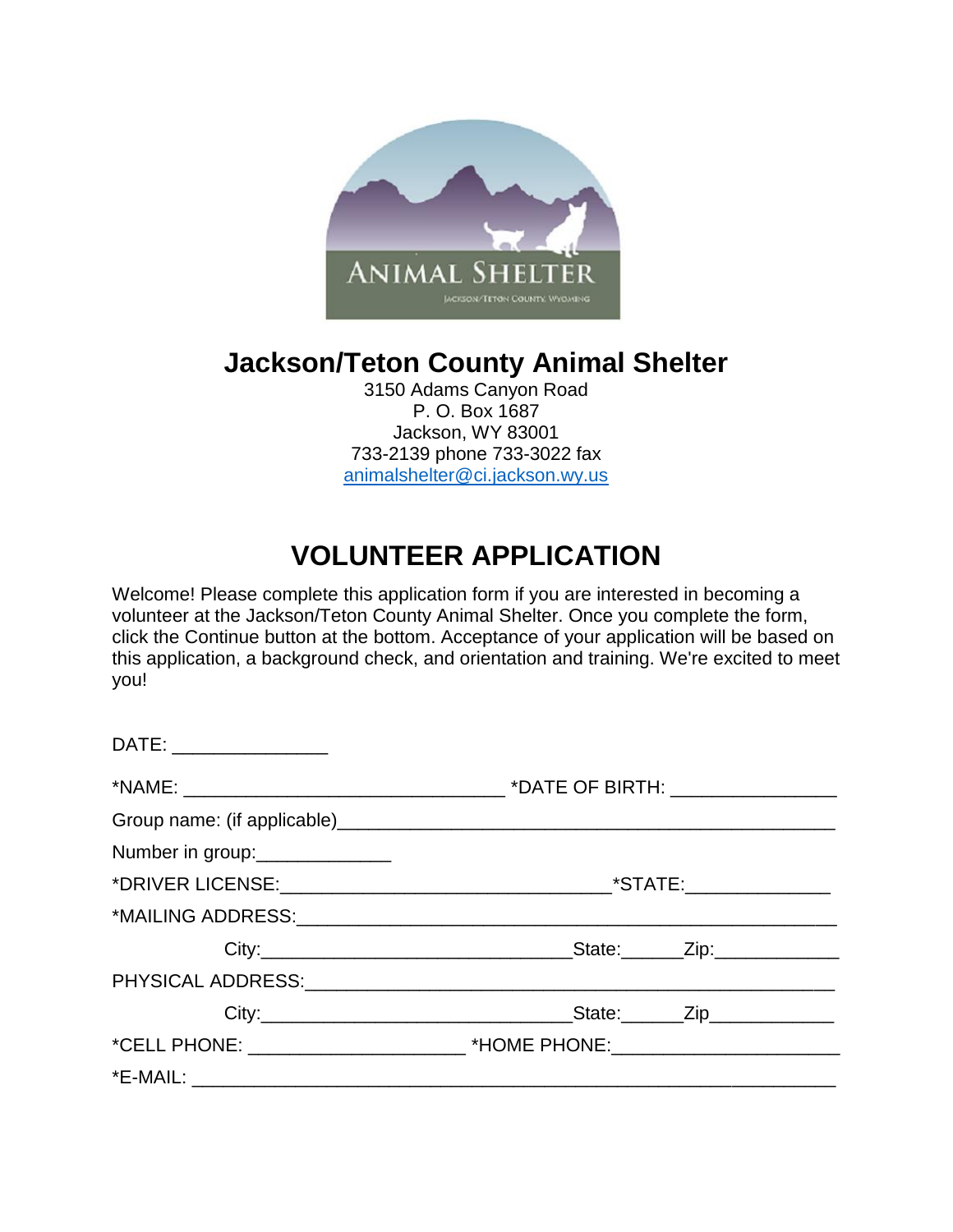\*EMERGENCY CONTACT:\_\_\_\_\_\_\_\_\_\_\_\_\_\_\_\_\_\_\_\_\_\_\_\_\_\_\_\_\_\_\_\_\_\_\_\_\_\_\_\_\_\_\_\_\_\_\_\_

Phone:

Relationship:\_\_\_\_\_\_\_\_\_\_\_\_\_\_\_\_\_\_\_\_\_\_\_\_\_\_\_\_\_\_\_\_\_\_\_\_\_\_\_

#### Why are you interested in volunteering at the shelter?

## Skills and Experience:

Please let us know about any past or present animal experience you have that may be pertinent to volunteering at the shelter. This may include, but not limited to, volunteer experience, any animal welfare/care experience, membership in an animal welfare organization or personal pet experience.

 $\overline{a}$  , and the contribution of the contribution of the contribution of the contribution of the contribution of  $\overline{a}$ 

 $\overline{a}$  , and the contribution of the contribution of the contribution of the contribution of the contribution of  $\overline{a}$ 

\_\_\_\_\_\_\_\_\_\_\_\_\_\_\_\_\_\_\_\_\_\_\_\_\_\_\_\_\_\_\_\_\_\_\_\_\_\_\_\_\_\_\_\_\_\_\_\_\_\_\_\_\_\_\_\_\_\_\_\_\_\_\_\_\_\_

\_\_\_\_\_\_\_\_\_\_\_\_\_\_\_\_\_\_\_\_\_\_\_\_\_\_\_\_\_\_\_\_\_\_\_\_\_\_\_\_\_\_\_\_\_\_\_\_\_\_\_\_\_\_\_\_\_\_\_\_\_\_\_\_\_\_

\_\_\_\_\_\_\_\_\_\_\_\_\_\_\_\_\_\_\_\_\_\_\_\_\_\_\_\_\_\_\_\_\_\_\_\_\_\_\_\_\_\_\_\_\_\_\_\_\_\_\_\_\_\_\_\_\_\_\_\_\_\_\_\_\_\_\_\_\_\_\_\_\_

\_\_\_\_\_\_\_\_\_\_\_\_\_\_\_\_\_\_\_\_\_\_\_\_\_\_\_\_\_\_\_\_\_\_\_\_\_\_\_\_\_\_\_\_\_\_\_\_\_\_\_\_\_\_\_\_\_\_\_\_\_\_\_\_\_\_\_\_\_\_\_\_\_

\_\_\_\_\_\_\_\_\_\_\_\_\_\_\_\_\_\_\_\_\_\_\_\_\_\_\_\_\_\_\_\_\_\_\_\_\_\_\_\_\_\_\_\_\_\_\_\_\_\_\_\_\_\_\_\_\_\_\_\_\_\_\_\_\_\_\_\_\_\_\_\_\_

### Special skills, interests, and hobbies?

Please tell us a little bit about yourself and what you enjoy doing.

#### Assignment Preferences:

Please let us know what areas interest you most and where you'd like to help out. You may check all that apply.

\_\_\_\_\_\_\_\_\_\_\_\_\_\_\_\_\_\_\_\_\_\_\_\_\_\_\_\_\_\_\_\_\_\_\_\_\_\_\_\_\_\_\_\_\_\_\_\_\_\_\_\_\_\_\_\_\_\_\_\_\_\_\_\_\_\_\_\_\_

\_\_\_\_\_\_\_\_\_\_\_\_\_\_\_\_\_\_\_\_\_\_\_\_\_\_\_\_\_\_\_\_\_\_\_\_\_\_\_\_\_\_\_\_\_\_\_\_\_\_\_\_\_\_\_\_\_\_\_\_\_\_\_\_\_\_\_\_\_

\_\_\_\_\_\_\_\_\_\_\_\_\_\_\_\_\_\_\_\_\_\_\_\_\_\_\_\_\_\_\_\_\_\_\_\_\_\_\_\_\_\_\_\_\_\_\_\_\_\_\_\_\_\_\_\_\_\_\_\_\_\_\_\_\_\_\_\_\_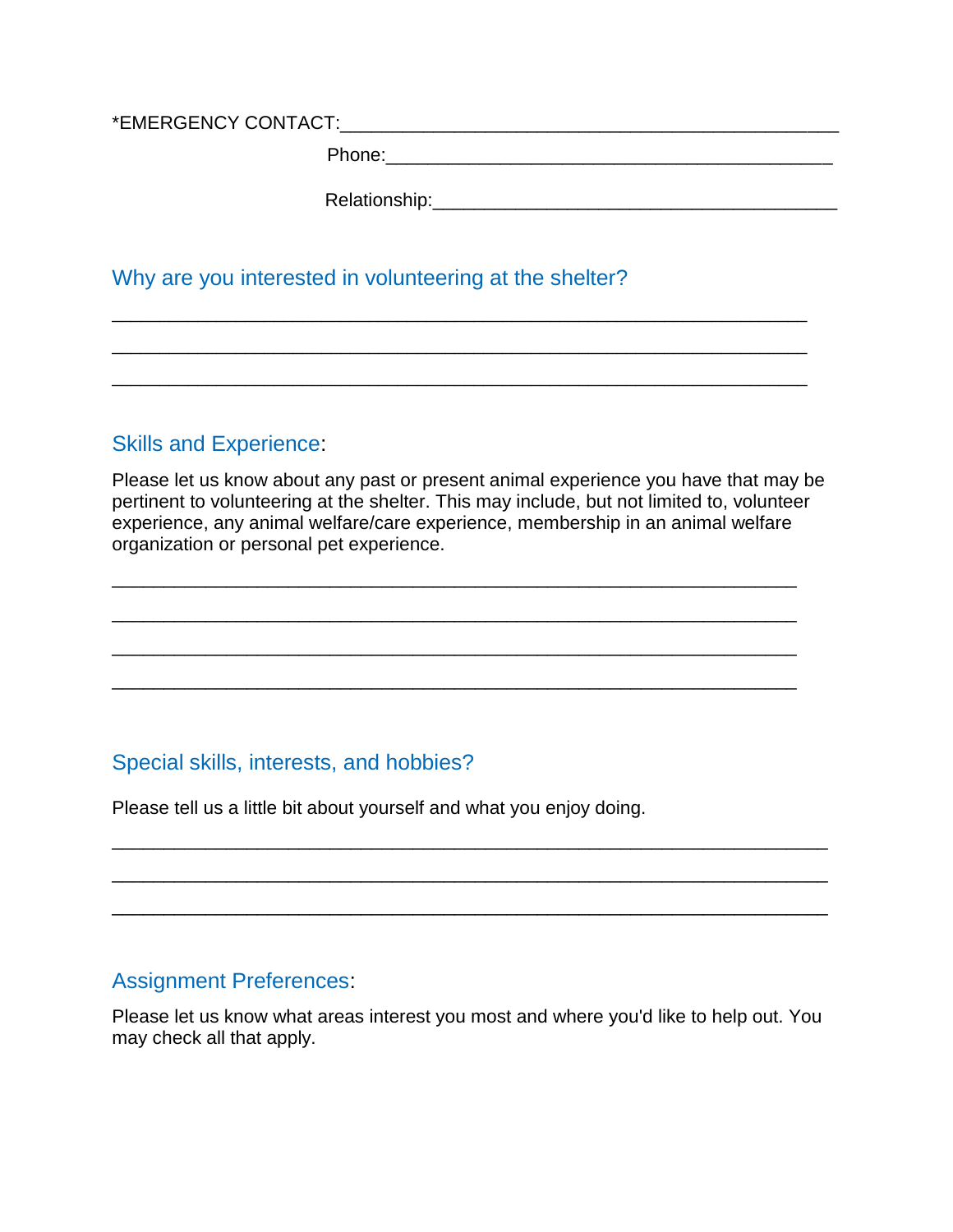| <b>Administrative Duties</b> |  |
|------------------------------|--|
|------------------------------|--|

- \_\_\_\_\_ Cat Care Socializing, Grooming, Playing
- \_\_\_\_\_ Cleaning Cats
- \_\_\_\_\_ Cleaning Dogs
- \_\_\_\_\_ Dog Care Socializing, Grooming, Playing
- \_\_\_\_\_ Dog Walking
- Events
- **Example 2** General Cleaning & Misc. duties

## Availability:

You may sign up for on-going shifts or sign up for a shift anytime you like.

|  |  | Sun Mon Tues Wed Thurs Fri Sat |  |
|--|--|--------------------------------|--|
|  |  |                                |  |
|  |  |                                |  |

## References:

| Name:         | Name:         |
|---------------|---------------|
| Phone         | Phone:        |
| Okay to call? | Okay to call? |

I give my permission for the shelter staff to verify any of the information provided above. Furthermore, I acknowledge that I may be subject to a background check prior to volunteering. I understand that I may be required to provide further information and sign additional releases as part of that background check. I understand that if at any point during that check there is a basis or reason to not advance me as a volunteer position I will not be told on what ground I was not selected. I also understand that the background check will never be made available to the general public.

| Agree: |  |
|--------|--|
|        |  |